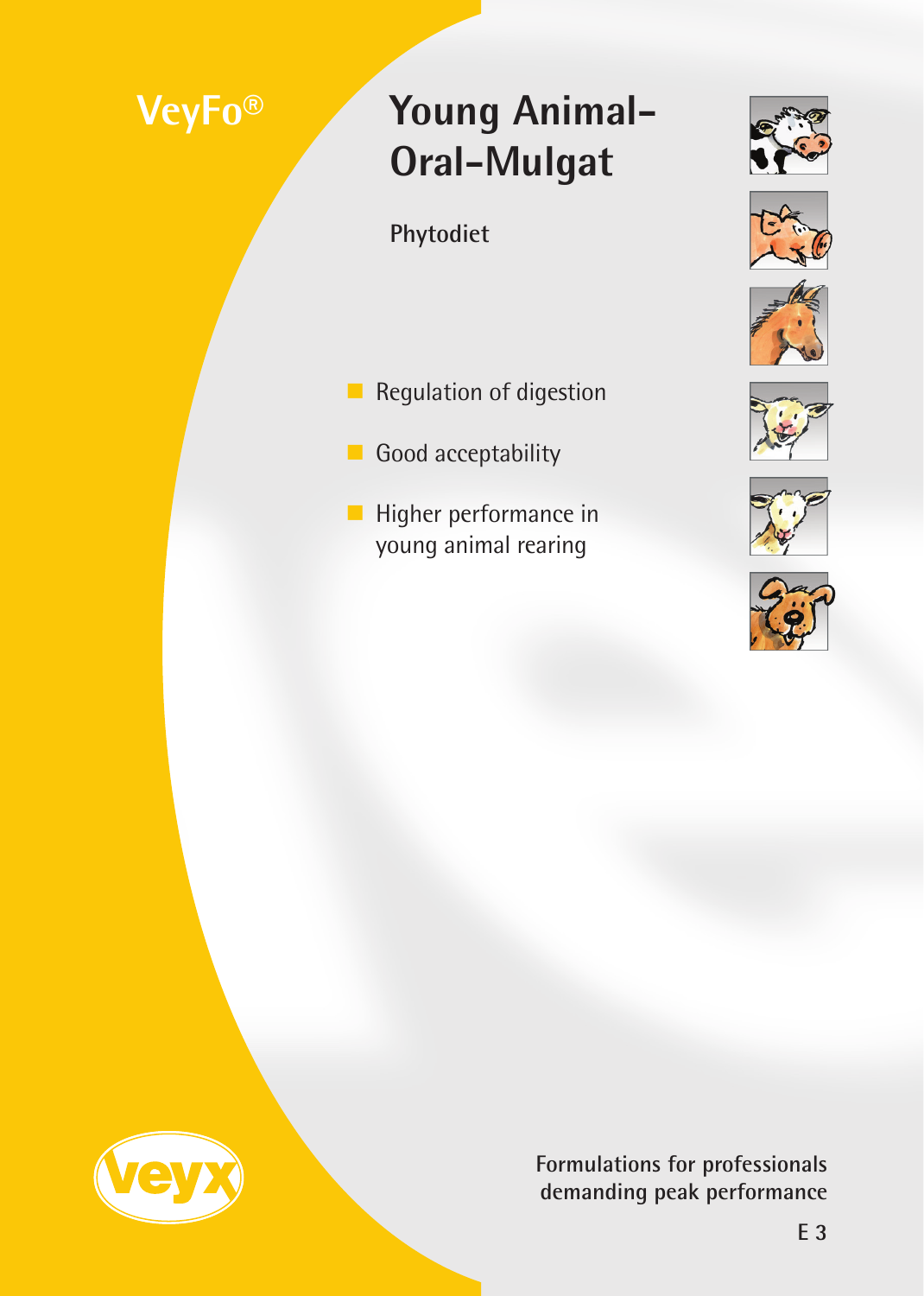

## **Conception/components essential for the nutritional purpose\***

Microemulsion with vegetable oils, cellulose, the vitamins E,  $B_{1}$ ,  $B_{2}$ ,  $B_{6}$ , and  $B_{12}$  and also containing nicotinamide, calcium-D-pantothenate and Veyx premix "Oreganol FK/SA 7248 sensoric" (origanum oil, camomile, fennel)

## **Product characteristics**

The product has been formulated as a nutrient/micronutrient complementary feed with natural components fulfilling high quality standards and meeting the requirements for the particular nutritional purposes

> **stabilisation of physiological digestion in piglets** and **compensation for maldigestion in dogs**

according to the "List of intended uses of animal feedingstuffs" with the for particular nutritional purposes.

For other animal species VeyFo® Young Animal-Oral-Mulgat is intended to supplement the daily standard ration.

## **Nutritional physiological fundamentals**

Disorders of the digestive system very often are the expression of a multi-factorial process where non-infectious and infectious influences are closely related with each other. Differing causes, such as spoilt or badly compiled feed rations along with unfavourable housing conditions result in the spread of harmful bacteria. These germs, however, will only act as pathogens under unfavourable conditions, particularly in cases of inappropriate feeding and poor nutrition (i.e. diseases of multiple aetiology).

Note: The information given is to be understood as a general survey and is subject to alterations, especially if these do not affect the intended nutritional purpose. The latest version of the wording of the labelling/product packaging is always valid.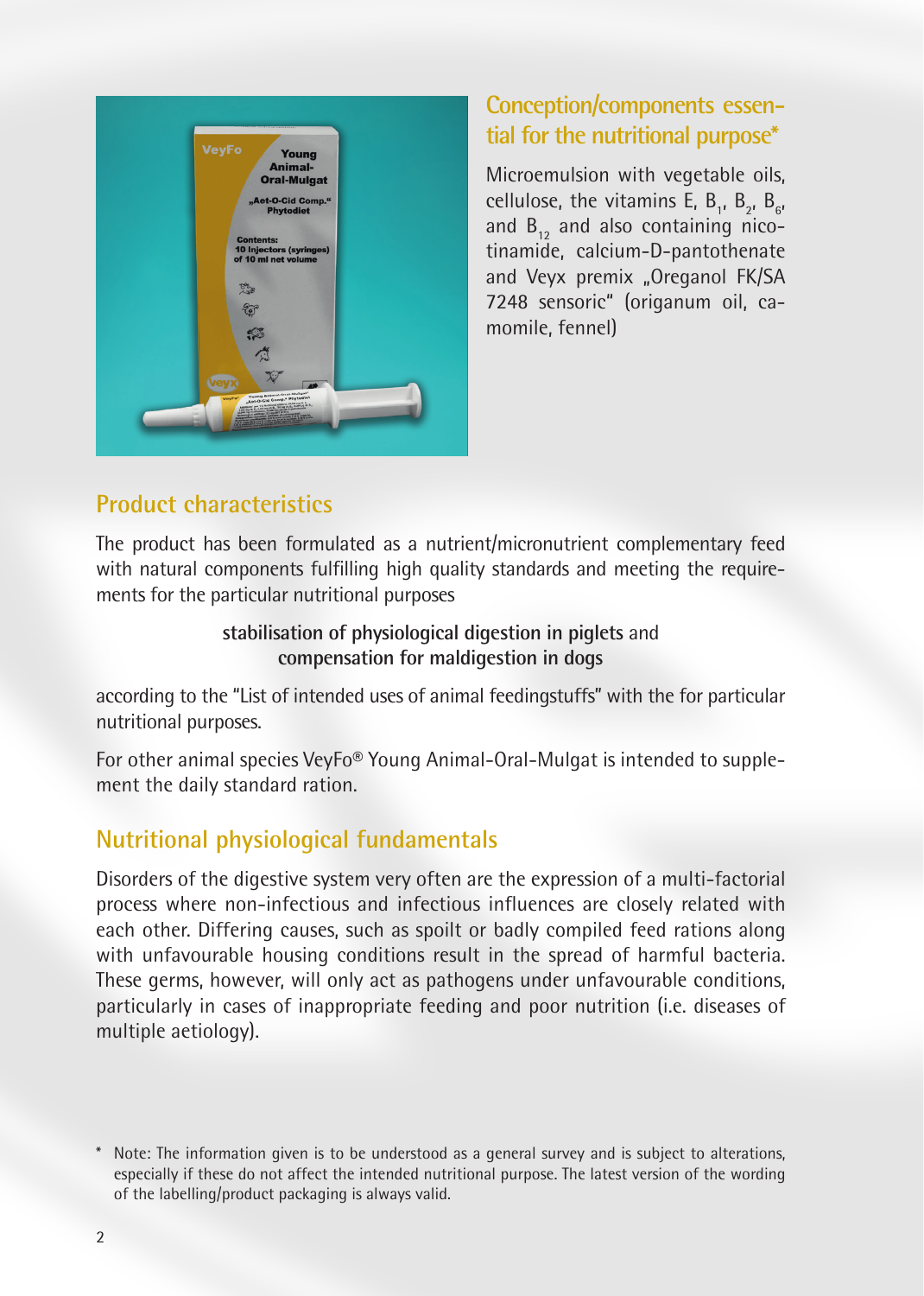**The nutritional physiological role and biological and dietetic functions of the individual nutrients/micronutrients contained in VeyFo® Young-Animal-Oral-Mulgat** can be summarised based on the available technical literature as well as the practical experiences.

- Cellulose binds toxins that occur and accompany incomplete fermentation in the gastrointestinal tract.
- Essential oils and aromatic extracts are incorporated to the premix "Oreganol FK/SA 7248 sensoric" which on the one hand have sensory features and on the other hand contain essential microbiological and immunobiological substances.

The optimal distribution of those substances over the upper layers of the intestinal mucosa

- impedes the adhesion properties of the pathogens to the intestinal mucosa,
- stabilises the intestinal flora,
- protects against the ingression of bacteria,
- minimises the absorption of toxic substances,
- promotes the secretion of bile and pancreatic enzymes and
- positively influences the regeneration processes of the intestinal villi.
- Sufficient quantities of vitamins in particular E and  $B_{12}$  are further important components of a well-balanced nutritional provision.

#### **Absorption/Bioavailability**

The vegetable oils used are sourced from controlled crop production using pure strains. This guarantees that only material is used that satisfies our strict requirements with regard to standardisation of the important ingredients. Through the special microemulsion formulation (particle size 90 %  $\leq$  1.5 µm), a perfect dispersal over the whole area of the gut mucosa of the ingredients controlling the function of the intestinal tract is guaranteed as well as a rapid and almost complete corpuscular absorption of the vitamins contained via the lymphatic system is ensured.

### **Recommendations for use and dosage**

Complementary feed with a particular nutritional purpose for the stabilisation of physiological digestion in piglets in case of risk of, during periods of, or recovery from digestive disturbance to be fed over a period of 2 to 4 weeks and to be given directly or via the feed or water. Complementary feed with a particular nutritional purpose to compensate for maldigestion in dogs over a period of 3 to 12 weeks.

| Feeding directly to individual animals daily, possibly spread over 2 feeds |                               |                               |  |
|----------------------------------------------------------------------------|-------------------------------|-------------------------------|--|
| Animal category                                                            | General feed supplement       | In case of increased needs    |  |
| Piglets, small dogs                                                        | 1 <sub>m</sub>                | up to 4 ml                    |  |
| Medium sized dogs                                                          | 2 <sub>m</sub>                | up to 8 ml                    |  |
| Large dogs                                                                 | $4 - 6$ m                     | $15 - 20$ ml                  |  |
| Feeding to groups of animals via single-space wet-dry feeders              |                               |                               |  |
| Piglets                                                                    | $1.0 - 1.7$ $1/1,000$ I water | $1.8 - 3.4$ $1/1,000$ I water |  |
| It is recommended that advice from a veterinarian be sought before use.    |                               |                               |  |